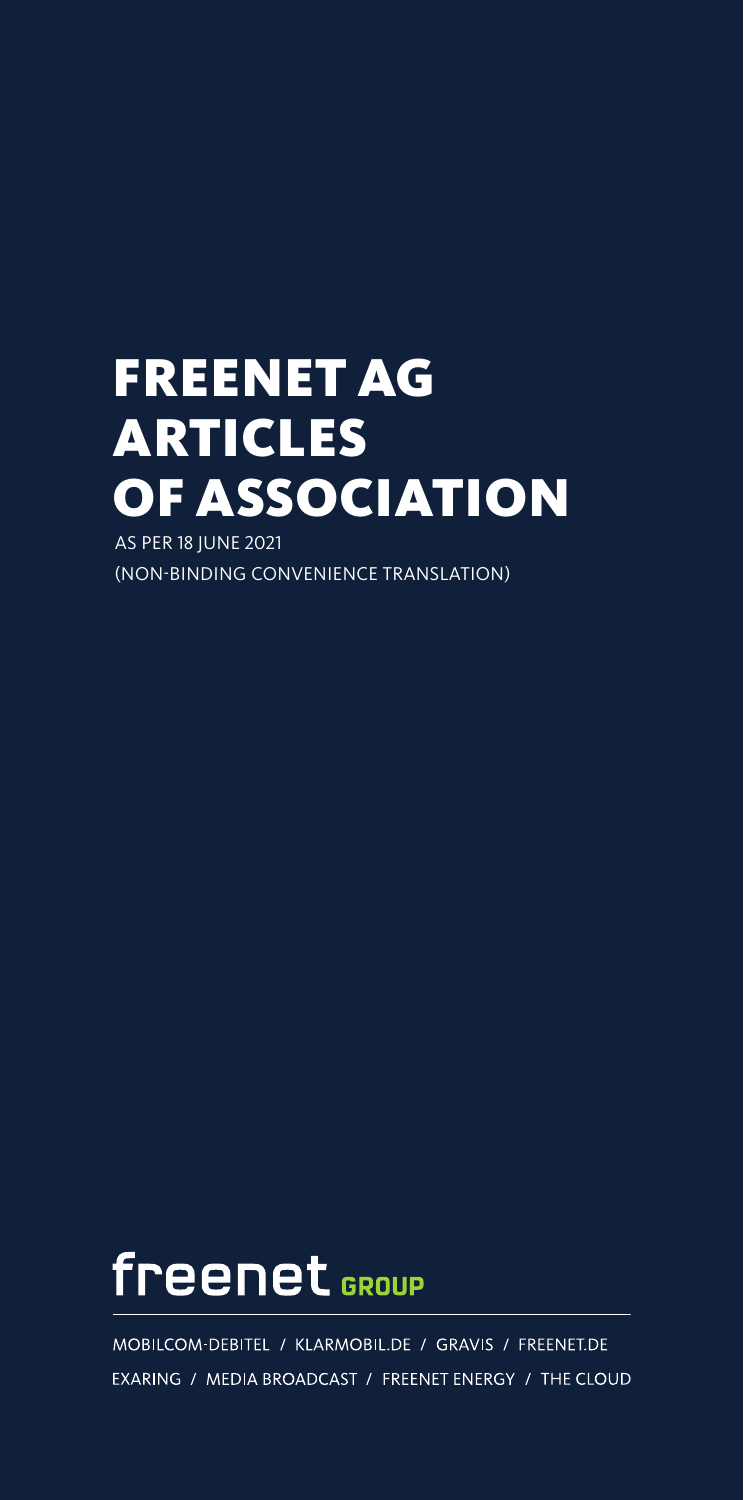### FREENET AG ARTICLES OF ASSOCIATION

### I. General provisions

### **§ 1 Company, registered office, financial year**

(1) The company operates under the name of

#### **freenet AG.**

- (2) The registered office of the company is in Büdelsdorf.
- (3) The financial year is the calendar year.

### **§ 2 Purpose of the company**

- (1) The purpose of the company is to act as a managing holding company, i.e. in particular to hold and administer holdings in companies, to provide management consultancy and other support thereto, as well as to acquire and perform other business management tasks and services for companies engaged in the following areas in each case:
	- (a) Development and provision of all kinds of communication, Internet, multimedia and online services and applications as well as of devices in such fields, the rental of, trading in and leasing of such devices, services in the fields of market research, marketing, advertising, design, promotion, telecommunications, multimedia, trade fairs and events, the development and sale of software solutions and other products, the operation of information technology, telecommunication systems, training facilities and management consultancy as well as the performance of publishing activities and conducting of brokerage transactions.
	- (b) Offer, rendering and marketing of non-gratuitous and gratuitous telecommunications, radio and multimedia services to end customers and business customers, operation of platforms in this context, the acquisition and operation of the required infrastructure to this end, including network and transfer technologies, as well as the acquisition and exploitation of licences and other rights of use.
- (2) The company may also engage itself in the business fields cited in paragraph 1, in particular conduct all transactions and take all measures in connection with such business fields. The company and the freenet Group may also limit their respective activities to sections of the activities cited in paragraph 1.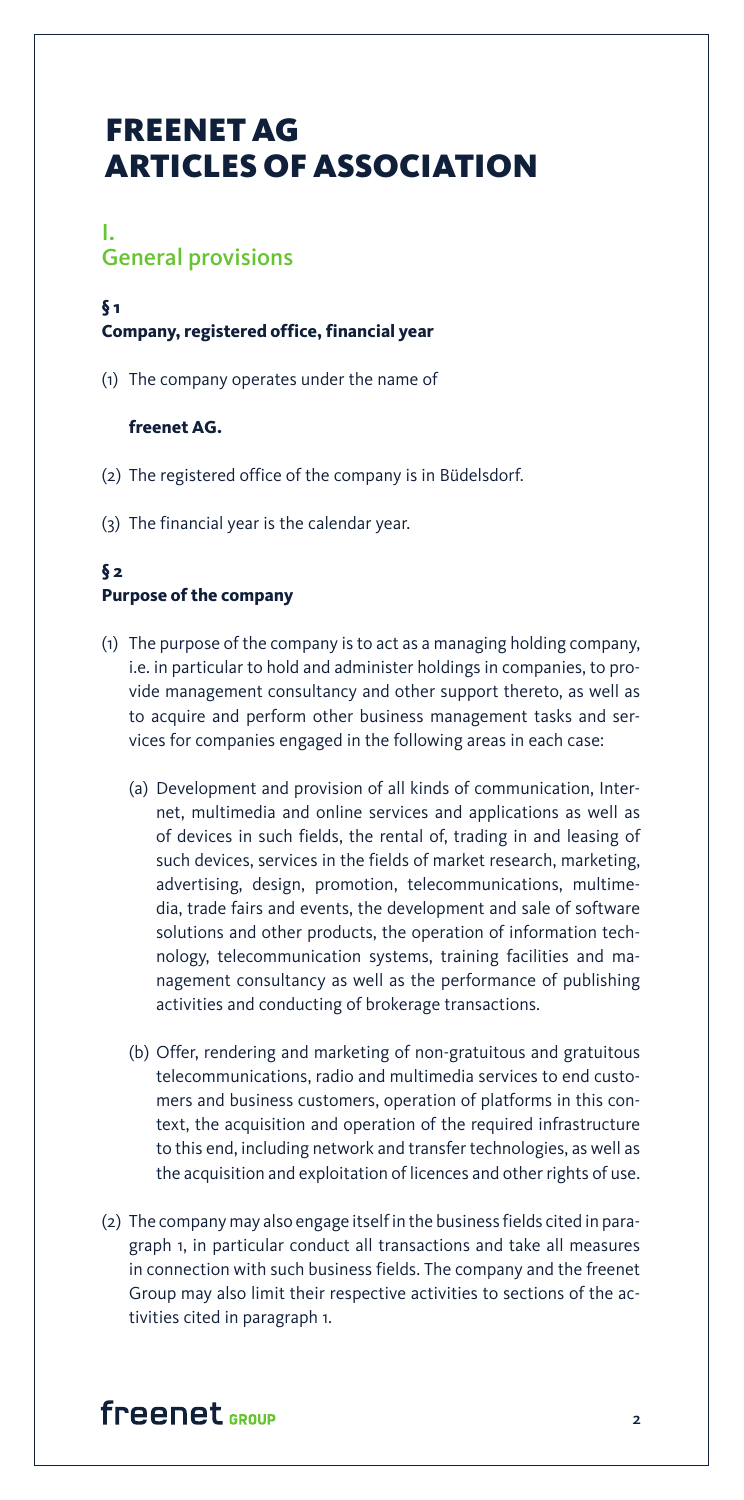(3) The company may have holdings in other companies of the same or of a similar nature at home and abroad, or may establish, acquire and sell such companies; for investment purposes, it may establish, acquire, administer holdings in companies of all natures and limit itself to the administration of the holdings. The company may hive off its business wholly or partly to affiliated undertakings.

#### **§ 3 Announcements; forwarding of information; references**

- (1) The company's announcements will be published in the German Federal Gazette.
- (2) The company is entitled to forward information to its shareholders by means of remote data transmission, subject to the fulfilment of applicable additional statutory requirements.
- (3) References to provisions of the articles of association, statutory provisions or statutory regulations shall be deemed to be references to the currently applicable version of such provisions or regulations.

### II. Share capital and shares

### **§ 4 Amount and allocation of share capital**

- (1) The company's share capital amounts to  $\epsilon$  128,061,016 (in words: euros one hundred and twenty eight million sixty one thousand and sixteen).
- (2) Share capital is allocated into 128,061,016 registered shares.
- (3) In the case of an increase in capital, the share of profit for new shares can be regulated without regard to clause 60 of the German Companies Act (AktG).
- (4) The form and content of share certificates and dividend and renewal coupons is laid down by the Executive Board subject to Supervisory Board approval. The same applies to interim certificates, bonds, interest coupons and warrants. One certificate may be is- sued for multiple shares belonging to one shareholder. There is no right to individual documentation of the shares of one shareholder, even on a certificate.
- (5) Shares are registered shares. If, in the case of an increase in capital, the resolution makes no provision as to whether the new shares are to be in bearer or registered form, they shall be in registered form. Shareholders with registered shares have to furnish the company with the legally prescribed information for entry in the share register.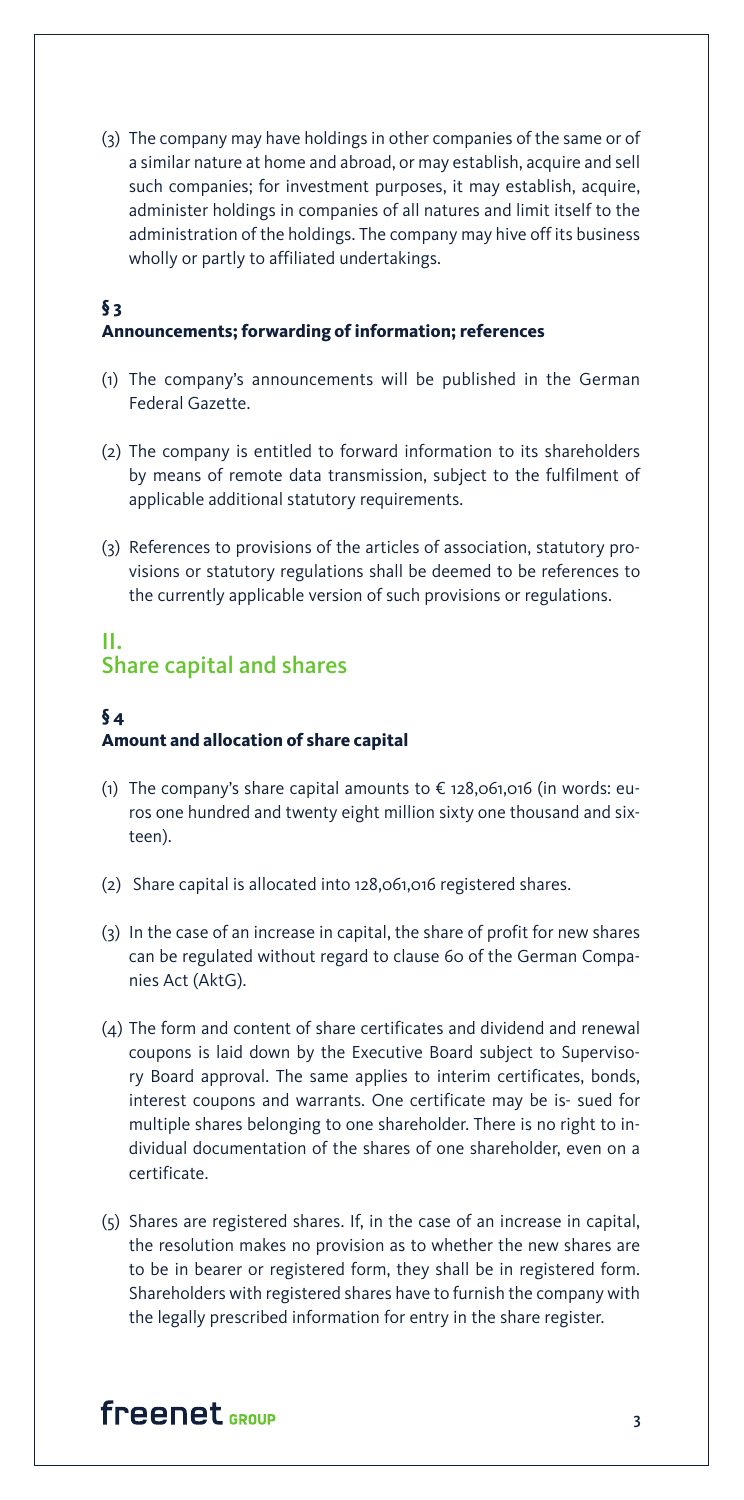(6) The Executive Board is authorised, for a period of five years after this authorisation has been entered in the commercial register, to increase the share capital, subject to Supervisory Board approval, by issuing new shares against contributions in cash, once or several times, however by no more than € 12,800,000.00 (in words: twelve million, eight hundred thousand euros) (Contigent Capital 2018). The shareholders' statutory subscription rights may also be granted by means of offering the new shares to one or several financial institutions and/or similar companies or a group or a consortium of banks and/ or such similar companies in accordance with clause 186 paragraph 5 of the German Companies Act (AktG), with the obligation to offer them to shareholders (indirect subscription right). The Executive Board is authorised, subject to Supervisory Board approval, to exclude shareholders' subscription rights when issuing new shares against non-cash contributions. The Executive Board is also authorised with the approval of the Supervisory Board, to exclude fractional amounts of the subscription right and also to exclude the subscription right for issues of shares to persons who were or are in an employment relationship with the company (with the exception of shares issued to members of the executive bodies of the company) or with affiliated companies (employee shares). In addition, the Executive Board, with the approval of the Supervisory Board, can exclude the subscription right of shareholders if the new shares are issued in return for a non-cash contribution for an issue amount which is not significantly lower than the market price of the already listed shares of the company at the time at which the issue amount is definitively fixed (at a time which is as close as possible to the time at which the shares are placed). The authorisation to exclude subscription rights pursuant to the previous sentence may, however, only beused to the extent that the pro-rata amount of the new shares in the share capital does not exceed 10% of the share capital on the date this authorisation is entered in the commercial register or – if this amount is lower - at whatever time the authorisation is exercised. The proportion of the share capital attributable to shares that may have been issued since the Annual General Meeting resolution regarding this authorisation, based on an authorisation to issue new shares under exclusion of the statutory subscription rights in accordance with sections 202 paragraph 2, 203 paragraph 1, 186 paragraph 3 sentence 4 of the German Companies Act (AktG), or that may have been sold since the Annual General Meeting resolution regarding this authorisation, based on an authorisation to acquire own shares under exclusion of statutory subscription rights in accordance with sections 71 paragraph 1 no. 8, 186 paragraph 3 sentence 4 of the German Companies Act (AktG), is to be deducted from this 10% limit. Also to be deducted is the proportion of the share capital attributable to shares that may be issued based on bonds with option or conversion rights or an option or conversion obligation, or the company's right of delivery of shares, provided that these bonds have been issued in accordance with sections 221 paragraph 4 sentence 2 and 186 paragraph 3 sentence 4 of the German Companies Act (AktG) since the Annual General Meeting resolution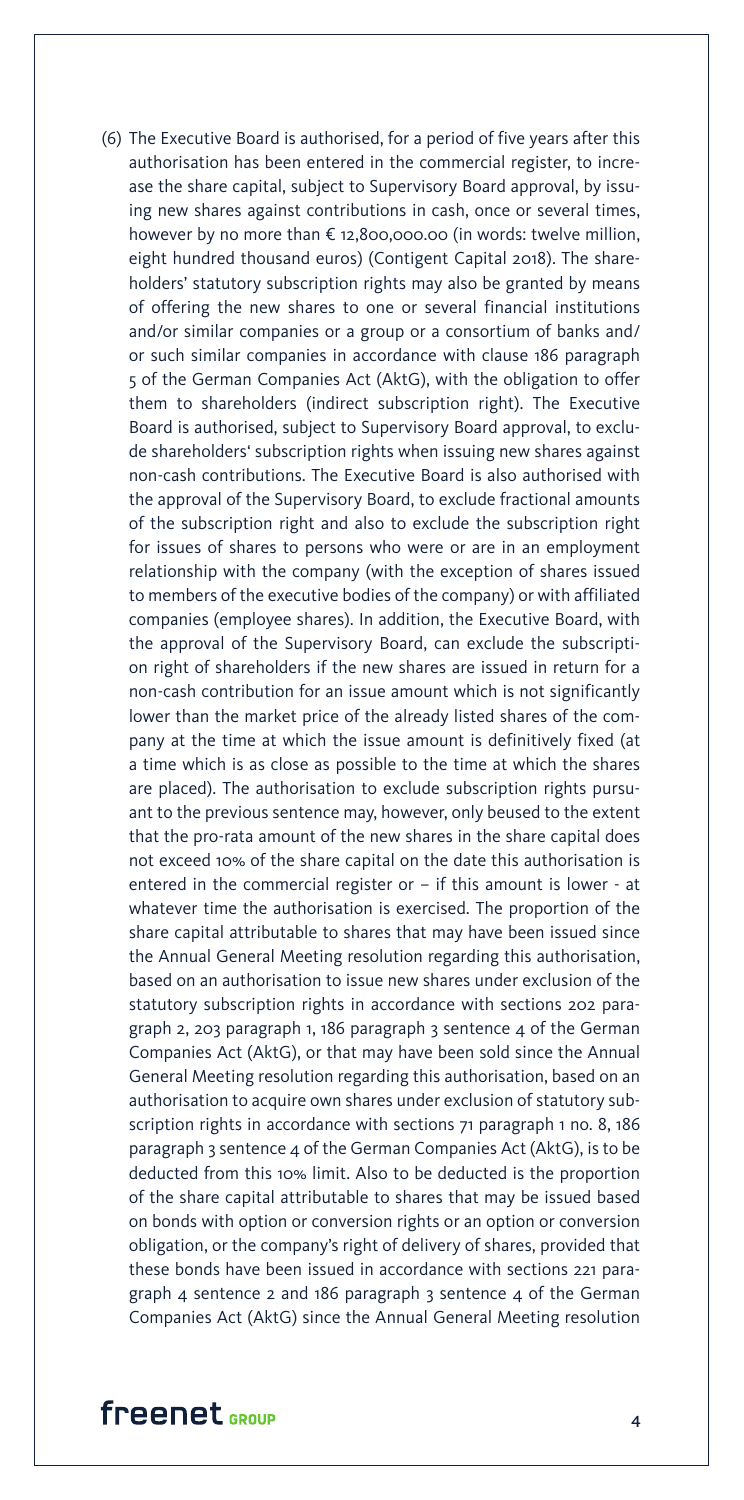regarding this authorisation. The Executive Board is authorised to define the further details of the respective capital increase and the corresponding implementation with the approval of the Supervisory Board.

(7) Share capital is subject to a contingent increase of up to € 12,800,000 by way of issuing up to 12,800,000 new no-par-value bearer shares, with each individual no-par-value share accounting for € 1.00 of the share capital (contingent capital 2020). The purpose of the contingent capital increase is to enable no-par-value bearer shares to be granted to the holders or creditors of convertible and/or option bonds which are issued on the basis of the authorisation of the Company or one of its directly or indirectly owned subsidiaries as adopted by the Annual General Meeting of 27 May 2020 under Agenda item 8, 1) and which provides a conversion or option right or right to delivery of shares in relation to the no-par-value bearer shares of the Company or which establishes a conversion or option obligation in relation to these shares. The shares are issued at conversion or option prices to be determined in accordance with the authorisation resolution described before.

The contingent capital increase is only to be carried out in the event bonds are issued in accordance with the authorisation resolution by the Annual General Meeting of 27 May 2020 (Agenda item 8) and only to the extent to that conversion or option rights or a right to delivery of shares are utilised or to which holders or creditors with a conversion or option obligation meet their conversion or option obligation and if treasury shares are not used for settlement or if the Company does not provide a cash settlement. The new no-par-value bearer shares participate in the profits from the beginning of the financial year in which they are created. The Executive Board is authorised to stipulate all further details pertaining to the implementation of the contingent capital increase.

(8) The Executive Board is authorised, for a period of years after this authorisation has been entered in the commercial register, to increase the share capital, subject to Supervisory Board approval, by issuing new shares against contributions in cash and/or contributions in kind, once or several times, however by no more than a total of EUR 12,800,000.00 (in words: twelve million eight hundred thousand euros) (authorised capital 2020). The shareholders' statutory subscription rights may also be granted by means of offering the new shares for sale to one or more financial institutions and/or similar companies or a group or a consortium of banks and/or such similar companies in accordance with section 186 paragraph 5 of the German Companies Act (AktG), with the obligation to offer them to shareholders for subscription (indirect subscription right). The Executive Board is authorised, subject to Supervisory Board approval, to exclude shareholders' subscription rights when issuing new shares against contributions in kind. The Executive Board is also authorised, subject to Supervi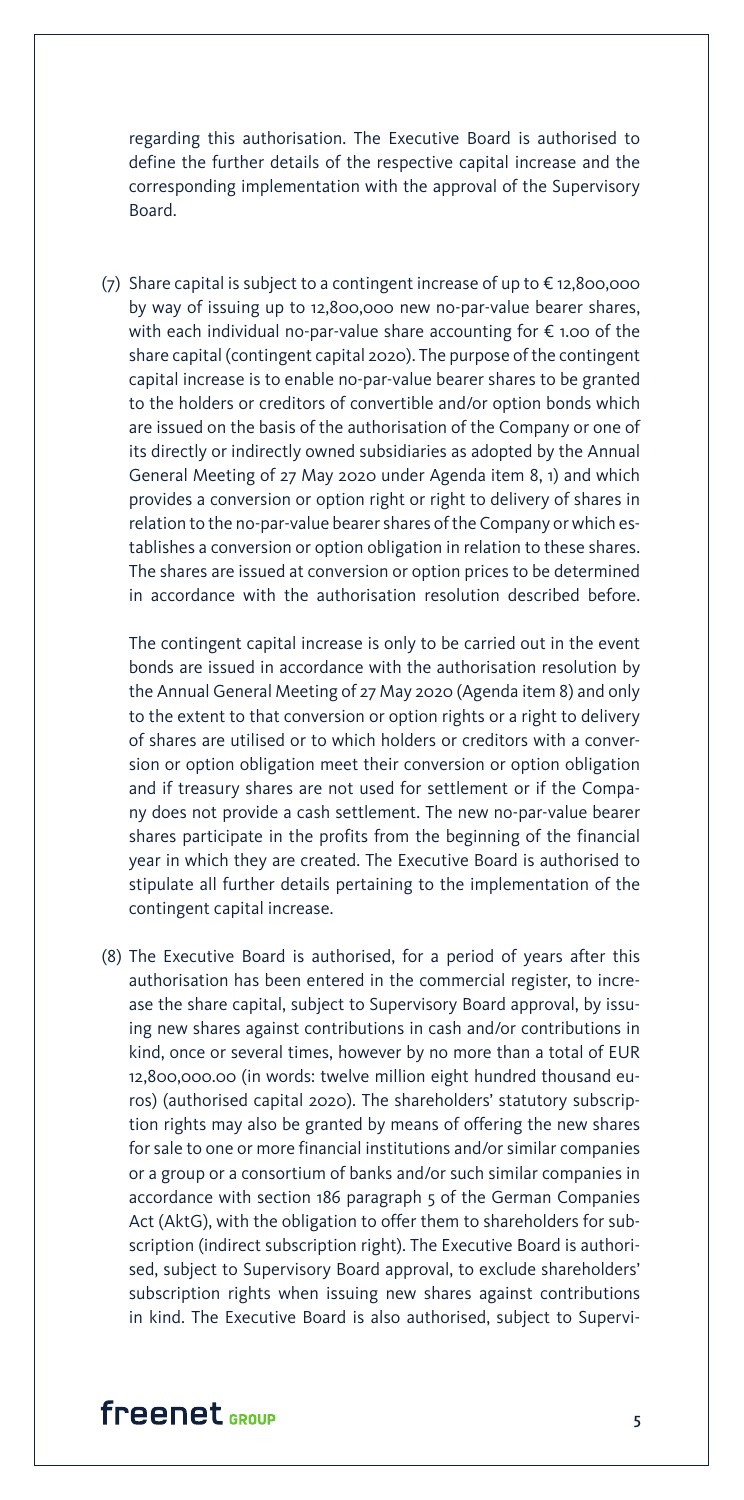sory Board approval, to exclude fractional amounts from subscription rights as well as to exclude the subscribtion right for issuance to persons in an employment relationship with the company (with the exception of members of the company's executive body) or to persons associated with affiliated undertakings (employee shares). In addition, the Executive Board may, subject to Supervisory Board approval, exclude shareholders' subscription rights if the new shares are issued in return for cash capital contributions at an issue price that does not substantially fall below the exchange price of the company's already listed shares on the date the issue price is finally determined, which should ensue as closely as possible to the placement of the shares. The authorisation to exclude subscription rights pursuant to the previous sentence may, however, only be used to the extent that the prorata amount of the new shares in the share capital does not exceed 10% of the share capital on the date this authorisation is entered in the commercial register or – if this amount is lower – at whatever time the resolution regarding the utilization of the authorisation is exercised. The pro-rata amount of the share capital attributableto shares that may have been issued since the adoption of the Annual General Meeting resolution regarding this authorisation, based on an authorisation to issue new shares under exclusion of the statutory subscription rights in accordance with sections 202 paragraph 2, 203 paragraph 1, 186 paragraph 3 sentence 4 of the German Companies Act (AktG), or that may have been sold since the adoption of the Annual General Meeting resolution regarding this authorisation, based on an authorisation to acquire own shares under exclusion of statutory subscription rights in accordance with sections 71 paragraph 1 no. 8, 186 paragraph 3 sentence 4 of the German Companies Act (AktG) or in accordance with application of these provisions mutatis mutandis, is to be deducted from this 10% limit. Also to be deducted is the pro-rata amount of the share capital attributable to shares that may be issued based on bonds with an option or conversion right or an option or conversion obligation or a corporate right to delivery of shares, provided that such bonds have been issued in accordance with sections 221 paragraph 4 sentence 2, 186 paragraph 3 sentence 4 of the German Companies Act (AktG) since the adoption of the Annual General Meeting resolution regarding this solution. The Executive Board is also authorised, subject to Supervisory Board approval, to determine the further details of each capital increase and the implementation thereof.

### III. Executive Board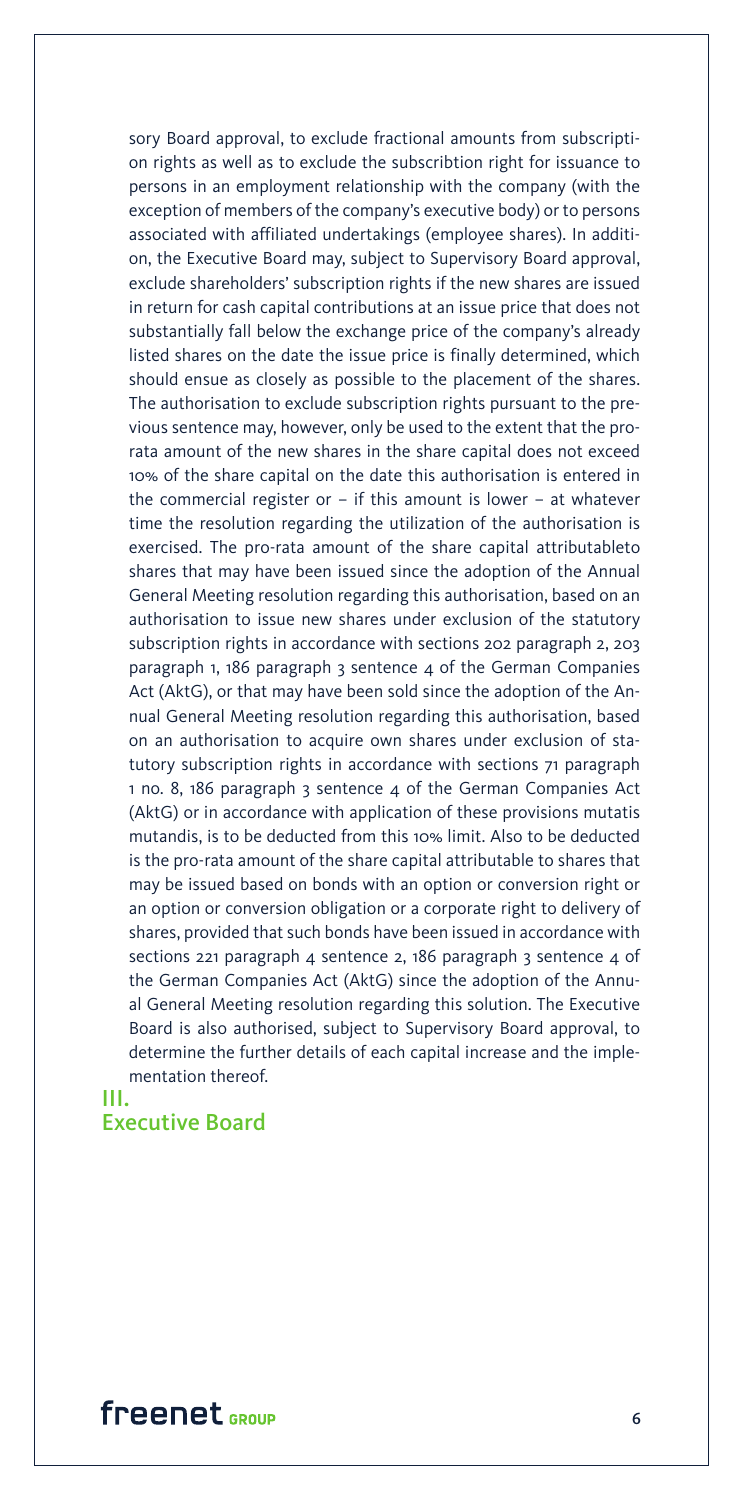### **§ 5 Composition**

- (1) The Executive Board of the company consists of one or several persons. The Supervisory Board shall appoint the Executive Board members and determine their number. The appointment of deputy Executive Board members is possible.
- (2) The Supervisory Board may appoint a chairperson and deputy chairperson of the Executive Board.
- (3) The Executive Board shall determine its rules of procedure by unanimous decision of its members and the agreement of the Supervisory Board unless the Supervisory Board decrees rules of procedure for the Executive Board.

### **§ 6 Company management and representation**

- (1) The members of the Executive Board shall manage the company's business in compliance with the law, the articles of association and the rules of procedure for the Executive Board.
- (2) The company shall be legally represented by two Executive Board members or one Executive Board member with one authorised representative. If there is only one member of the Executive Board, he/she is authorised to solely represent the company.
- (3) The Supervisory Board can determine that individual Executive Board members are authorised to solely represent the company. It can also exempt individual Executive Board members from the limitations of clause 181 of the German Civil Code (BGB) provided that this is not contrary to clause 112 of the German Companies Act (AktG).
- (4) The Supervisory Board ordains in the rules of procedure for the Executive Board or by resolution that certain types of transaction require its approval.

### IV. Supervisory Board

### **§ 7 Composition, period of office**

(1) The Supervisory Board is comprised of 12 members, six of whom are voted for by the Annual General Meeting and six of whom are elected in accordance with the German Codetermination Act (Mitbestimmungsgesetz) 1976.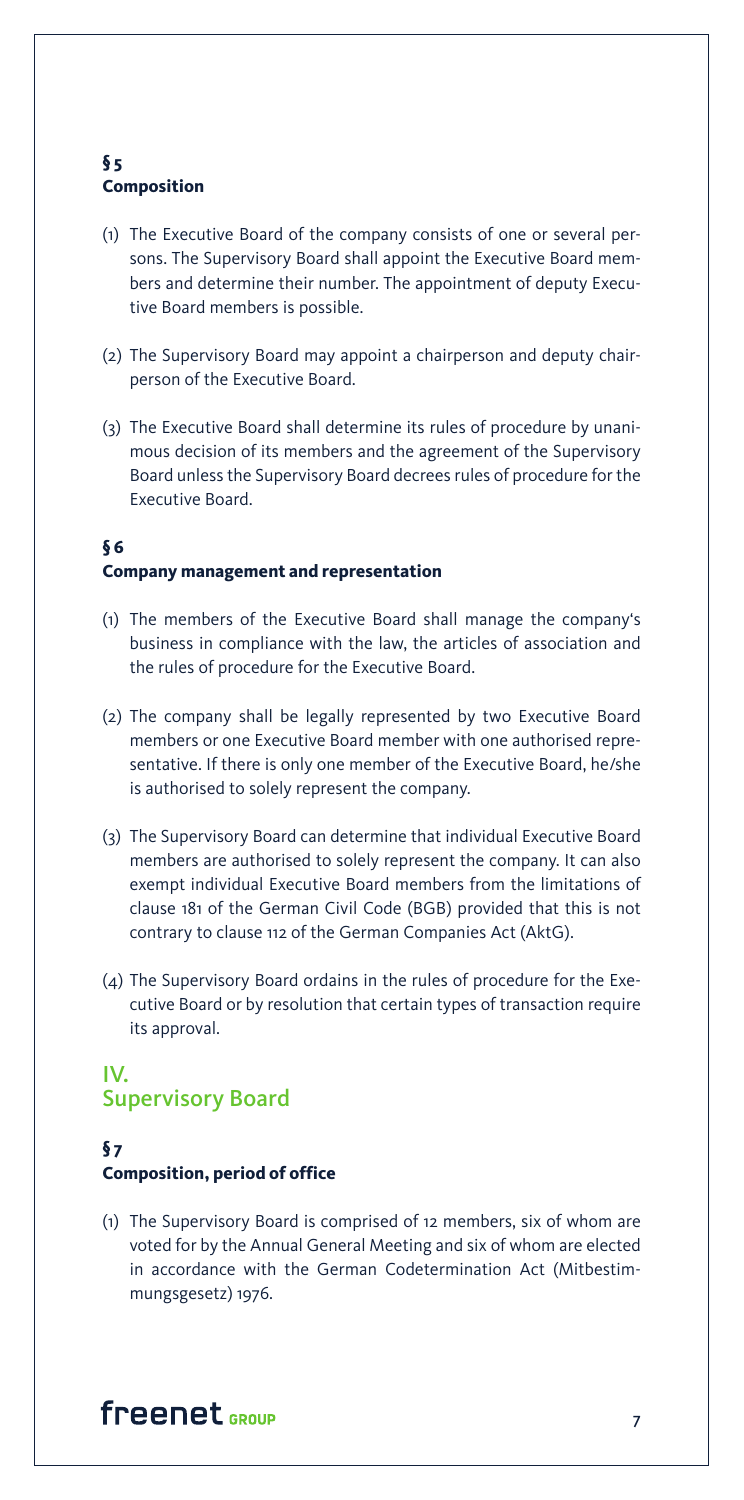- (2) The election applies for no longer than the period up until the end of the Annual General Meeting that resolves formal discharge for the fourth financial year after the commencement of the period of office. In this connection, the financial year in which the period of office begins is not included in the calculation. The election of the successor of a member resigning before the end of the period of office shall apply for the remainder of the period of office of the resigned member.
- (3) Members of the Supervisory Board can resign from office by written notice or declaration by telefax to the Executive Board at any time, provided that the time is not inopportune. If there is good cause, the resignation can become effective immediately.

### **§ 8 Chairperson of the Supervisory Board**

- (1) The Supervisory Board elects from its midst a chairperson and a deputy chairperson in accordance with clause 27 paragraphs 1 and 2 of the German Codetermination Act (Mitbestimmungsgesetz) 1976 for the period of office specified in clause 7 paragraph 2 of these articles of association.
- (2) If the chairperson of the Supervisory Board or his/her deputy resign prematurely from this office, the Supervisory Board shall carry out without delay a new election for the remainder of the period of office of the resigned person.

### **§ 9 Convening of meetings**

- (1) The meetings of the Supervisory Board shall be held in session. In justifiable exceptional cases, the chairperson of the Supervisory Board, or where he/she is not able, his/her deputy, may determine that individual members of the Supervisory Board can participate in a meeting by way of a video and/or telephone conference or that the entire meeting can be held as a video and/or telephone conference.
- (2) The meetings of the Supervisory Board shall be convened in writing or by telefax by the chairperson of the Supervisory Board, or where he/ she is not able, by his/her deputy, with notice of fourteen days. In calculating the notice period, the day of sending the invitation and the day of the meeting are not counted. In urgent cases, the chairperson may shorten this notice period appropriately or convene the meeting verbally, by telephone, by telefax, by e-mail or by way of other customary means of telecommunications.
- (3) Notice of the meeting must be accompanied by the agenda. A resolution in respect of an item not properly notified in the invitation to the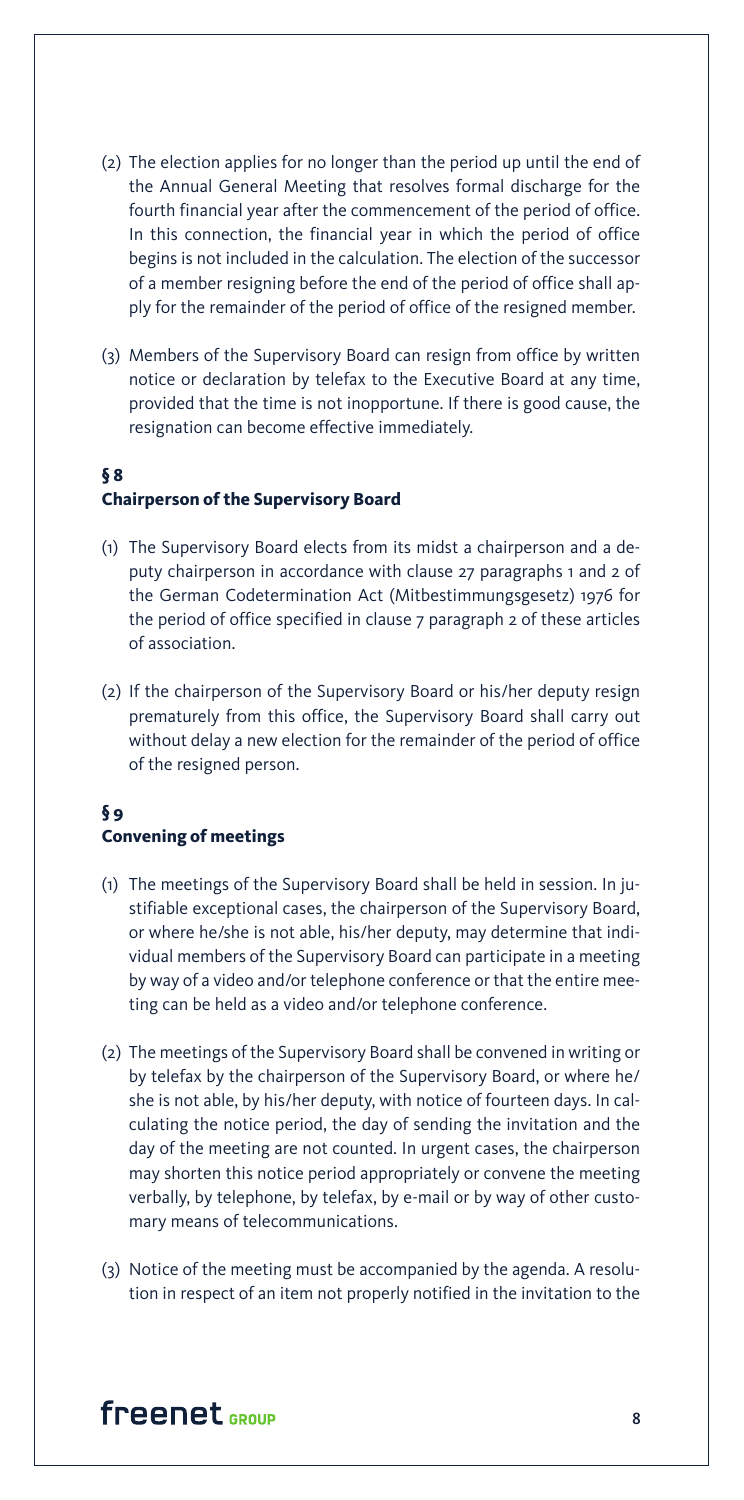meeting may only be passed providing no member of the Supervisory Board present objects. Absent Supervisory Board members shall be given the opportunity in such cases, to oppose the resolution or vote in writing within a reasonable period to be determined by the chairperson. The resolution is only effective if the absent Supervisory Board members have not objected or have agreed within the time period.

### **§ 10 Passing of resolutions**

- (1) Resolutions of the Supervisory Board are normally passed in meetings. Outside of meetings, resolutions can also be passed by order of the chairperson of the Supervisory Board in writing, by telephone, by telefax, by e-mail or by way of other customary means of communication. The members of the Supervisory Board have no right to object. Resolutions passed in accordance with the above-mentioned paragraph 2 shall be determined by the chairperson in writing and forwarded to all members. For resolutions passed outside of meetings, the provisions of clause 10 paragraphs 2 to 5 apply accordingly. Resolutions of the Supervisory Board can also be passed in a way that combines resolutions in meetings and outside of meetings.
- (2) The Supervisory Board is quorate if at least half of its members participate in the resolution. A member is also deemed to participate when he/she abstains in the vote.
- (3) Supervisory Board members who do not participate in a meeting of the Supervisory Board can participate in a resolution of the Supervisory Board carried out at the meeting if they have their written vote cast by another member of the Supervisory Board. The casting of the second vote of the chairperson of the Supervisory Board can also be in writing.
- (4) Resolutions of the Supervisory Board are passed with a simple majority unless otherwise provided for by law. This also applies for elections. In this process, abstentions do not count as a vote cast. In the event of a tie, if the Supervisory Board does not decide otherwise, the chairperson shall decide whether the item is to be voted on again and whether the new vote is to be taken in that meeting or another meeting of the Supervisory Board. If there is a tie again in the new vote in relation to the same item, the chairperson shall have two votes.
- (5) If not all members of the Supervisory Board are present when a resolution is passed and the missing Supervisory Board members do not have a written vote submitted for them, the resolution is to be adjourned if at least two of the present members of the Supervisory Board request it. Where there is an adjournment, the new resolution shall take place in the next scheduled meeting unless a special Supervisory Board meeting is convened. Another request for adjournment by a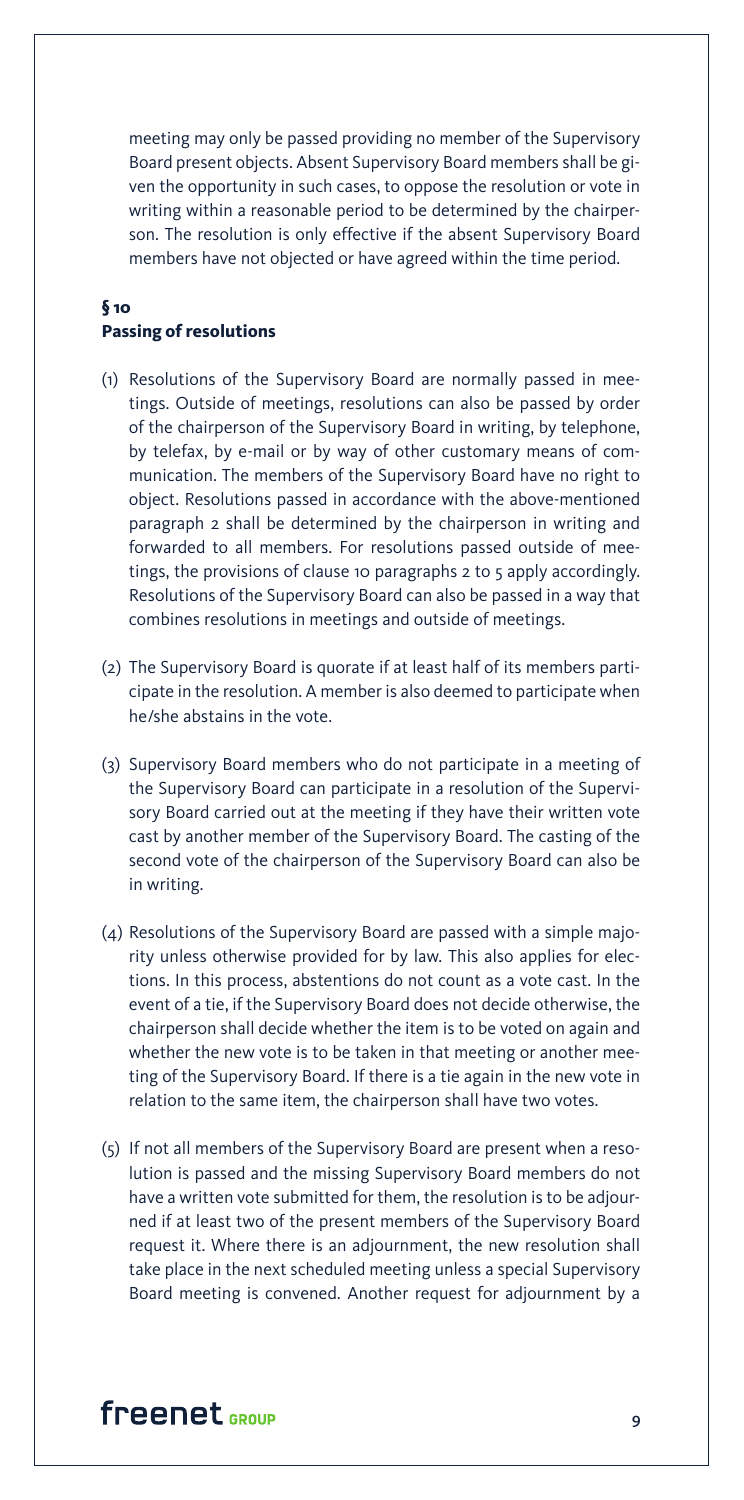minority when the new resolution is passed is not possible.

- (6) Minutes shall be kept of the negotiations and resolutions of the Supervisory Board which are to be signed by the chairperson of the meeting or by the person organising the vote when there is a vote outside the meeting.
- (7) The chairperson of the Supervisory Board is authorised to make statements of intent or other statements required for implementation of Supervisory Board resolutions in the name of the Supervisory Board.

### **§ 11 Duties of the Supervisory Board, remuneration**

- (1) The Supervisory Board oversees the Executive Board's management of the company and has all the duties and rights conferred upon it by law and the articles of association. It is authorised to determine changes to the articles of association which only affect their wording.
- (2) Immediately following the election of the chairperson of the Supervisory Board and his/her deputy, the Supervisory Board shall form a committee for the achievement of the duty specified in clause 31 paragraph 1 of the German Codetermination Act (Mitbestimmungsgesetz) 1976, which shall comprise the chairperson of the Supervisory Board, his/her deputy, and two members of the Supervisory Board one of each elected with the majority of the votes cast by the employee Supervisory Board members and the shareholder Supervisory Board members. The Supervisory Board can form further committees from its members and stipulate their duties and authority. If it is legally permissible, decision-making authority can also be conferred upon them.
- (3) The Supervisory Board may adopt its rules of procedure.
- (4) Every Supervisory Board member receives fixed annual remuneration of € 50,000.00, payable pro rata on a quarterly basis, as well as the reimbursement of their necessary expenses. The chairperson of the Supervisory Board receives double this amount, the deputy one-anda-half times the amount. Members of the audit committee receive additional annual remuneration of € 15,000.00 each for being members of this committee. Members of other committees – with the exception of the mediation committee – receive additional remuneration of € 10,000.00 per committee for being members of these committees. The chairperson of each committee receives double this amount. Remuneration for chairpersonship and membership of the committees only applies if the committees meet to fulfil their duties at least once during the financial year in question.
- (5) Members of the Supervisory Board also receive an attendance fee of € 1,000.00 with the quarterly remuneration payment set out in paragraph (4) for every meeting of the Supervisory Board or its committees in which they have participated. Several meetings on one day are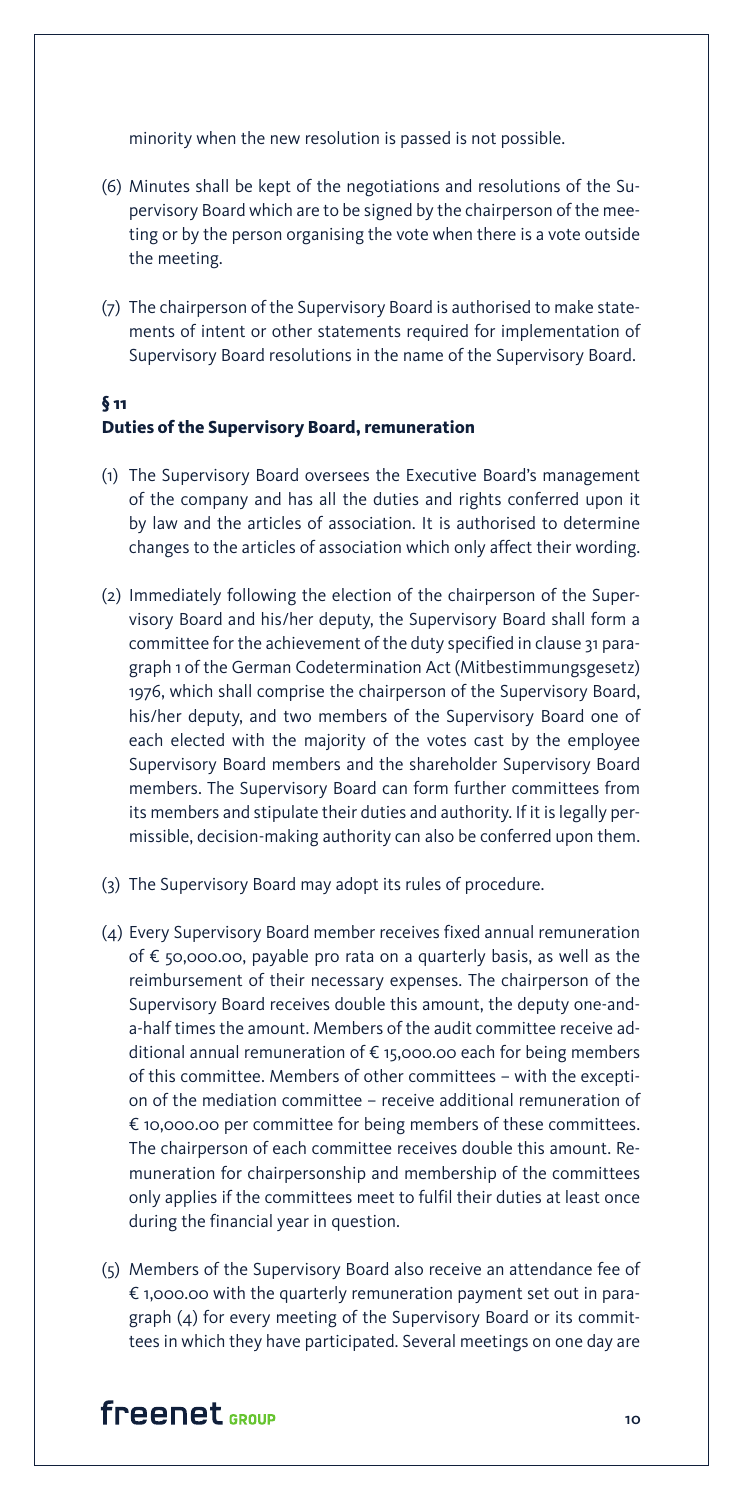only remunerated once. A Supervisory Board member's total remuneration may not exceed € 160,000.00 per year (maximum remuneration). The provisions set out in paragraphs  $(4)$  and  $(5)$  fully replace the previous provisions set out in article  $11 (4)$  and  $(5)$  of the articles of association with effect from the start of the financial year in which these provisions of the articles of association take effect based on their entry in the commercial register.

- (6) The company shall take out an indemnity insurance against pecuniary loss for the members of the Supervisory Board to protect them against liability risk arising from their activity as members of the Supervisory Board.
- (7) Supervisory Board members also receive reimbursement of any expenses as well as reimbursement of any turnover tax, if applicable, on their remuneration and expenses.

### V. Annual General Meeting

### **§ 12 Place and convening**

- (1) The Annual General Meeting shall take place within the first 8 months of the financial year at the company's registered office, in a German city with more than 100,000 inhabitants or at the registered office of a German stock exchange.
- (2) The Annual General Meeting is convened by the Executive Board or in legally prescribed cases by the Supervisory Board.
- (3) The convening of the Annual General Meeting if no shorter deadline is permissible under law – should be announced at least thirty days before the date of the meeting. The date of the Annual General Meeting and the date of the announcement are not included in the above-mentioned period. The deadline for the announcement shall be extended by the number of days of the registration deadline (clause 13 paragraph 2).

### **§ 13 Requirements for participation and exercising of voting rights**

(1) Only shareholders who are entered on the company's share register on the date of the Annual General Meeting and who have registered with the company in good time in advance of the Annual General Meeting shall be entitled to attend the Annual General Meeting and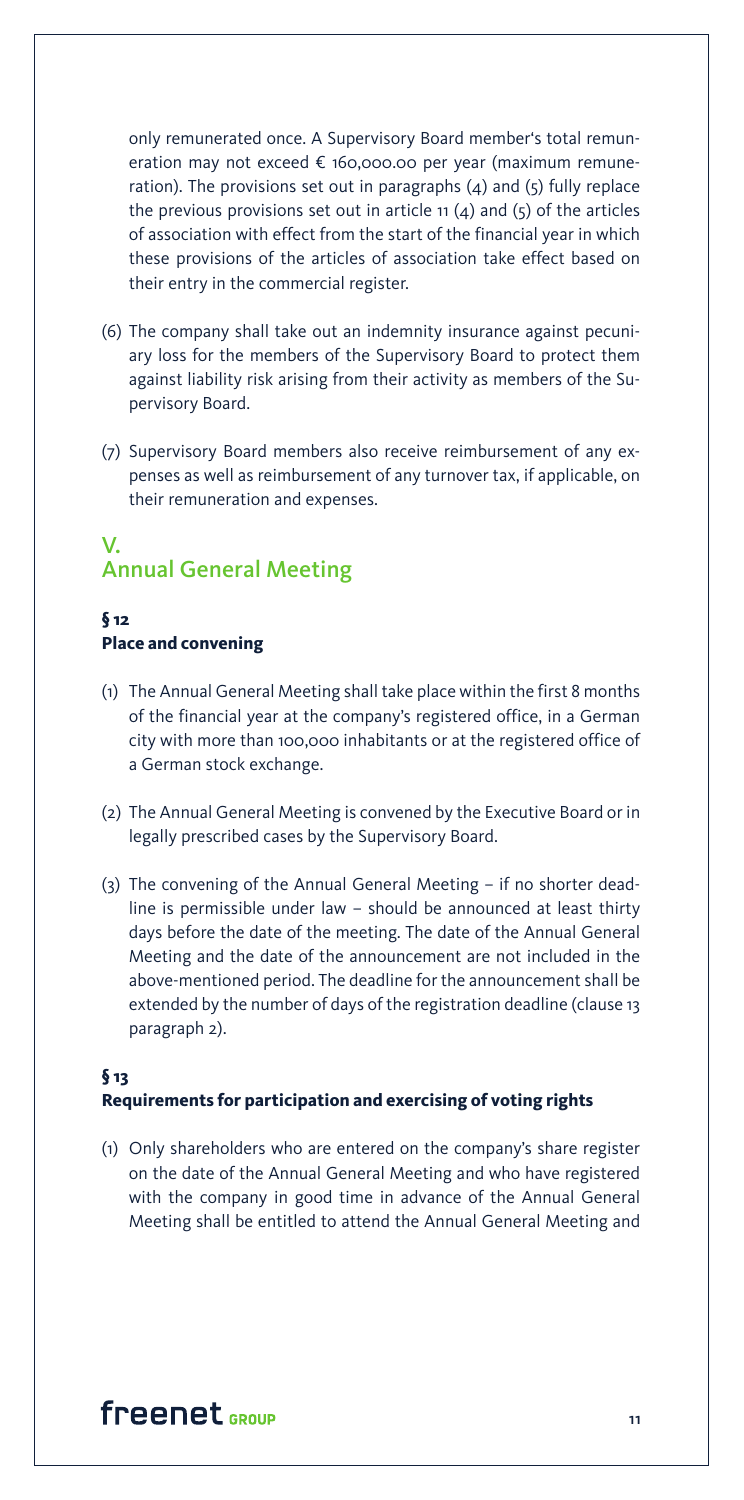to exercise their voting right.

2) Registration must reach the company at the address indicated for this purpose in the invitation to the Annual General Meeting, at least six days before the date of the Annual General Meeting. The invitation to the Annual General Meeting may envisage a shorter deadline, to be defined as a number of days. The date of the Annual General Meeting and the date of receipt are not included in the above-mentioned period.

#### **§ 14 Chairperson of the Annual General Meeting / visual and audio transmission**

- (1) The chairperson of the Supervisory Board shall chair the Annual General Meeting and where he is prevented, a shareholder Supervisory Board member designated by the chairperson of the Supervisory Board. Should the chairperson of the Supervisory Board be prevented and not designate a shareholder Supervisory Board member as the chairperson of the Annual General Meeting, Supervisory Board members present at the venue when the Annual General Meeting is scheduled to begin shall determine the chairperson of the Annual General Meeting by a majority vote.
- (2) The chairperson shall chair the Annual General Meeting and determine, in accordance with legal provisions, the course of the proceedings at the Annual General Meeting, in particular the method, form and sequence of the voting.
- (3) The Executive Board is authorised to permit full or partial visual and/ or audio transmission of the Annual General Meeting in a manner whose details shall be determined by the Executive Board; during the proceedings of the Annual General Meeting, this right shall be held not by the Executive Board but by the chairperson of the meeting. Furthermore, the Executive Board is authorised to arrange that shareholders may attend the Annual General Meeting even without physical presence on site and without being represented by a proxy, and exercise all of their rights, or individual ones, entirely or in part by way of electronic communication.

### **§ 15 Voting right, right to speak and ask questions**

- (1) Each share entitles the holder to one vote at the Annual General Meeting.
- (2) If shares are not fully paid up, the voting rights are dormant.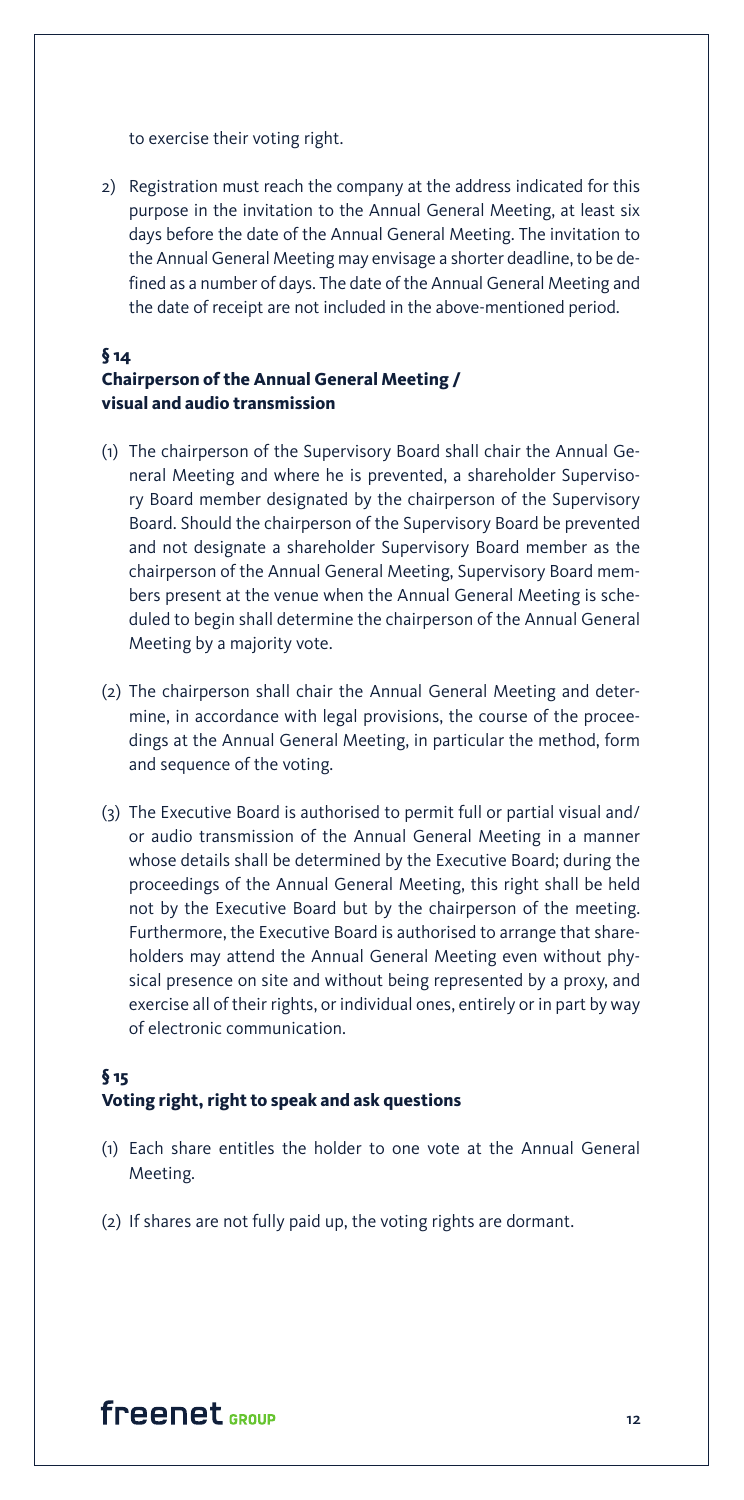- (3) The voting right can be exercised by proxy. For the granting of proxy, its revocation and evidence of the authorisation in relation to the company, the relevant legal provisions shall apply. Unless a more stringent form is mandatory by law, text form shall suffice; clause 135 of the German Companies Act (AktG) remains unaffected.
- (4) The chairperson of the Annual General Meeting is authorised to reasonably restrict – in terms of time – the shareholders' right to ask questions and to speak. In particular, he/she has the right at the beginning or in the course of the Annual General Meeting, to set a reasonable time limit for the whole course of the Annual General Meeting, for individual agenda items or for individual speakers. In arranging the Annual General Meeting, the chairperson of theAnnual General Meeting should be guided by the fact that the Annual General Meeting is conducted in an appropriate and reasonable time.
- (5) The Executive Board is authorised to arrange that shareholders may cast their votes in writing or by way of electronic communication, even if they do not attend the Annual General Meeting.

### **§ 16 Passing of resolutions**

 Unless there are compelling legal provisions to the contrary, resolutions of the Annual General Meeting are passed with a simple majority of the votes cast. If the German Companies Act (Aktiengesetz) stipulates an equity majority for the passing of a resolution, however, a simple majority of the share capital represented at the passing of the resolution shall suffice, provided this is legally permissible.

### VI. Annual financial statements

#### **§ 17**

### **Annual financial statements, appropriation of profit**

- (1) In the first three months of the financial year, the Executive Board shall prepare the annual financial statements and the management report for the preceding financial year and submit them immediately to the auditor and Supervisory Board. At the same time, the Executive Board shall submit to the Supervisory Board the proposal for the appropriation of profit which it intends to submit to the Annual General Meeting.
- (2) The Supervisory Board shall examine the annual financial statements, the management report and the proposal for the appropriation of profit within one month after receipt of the auditors' report. The report of the Supervisory Board shall be forwarded to the Executive Board.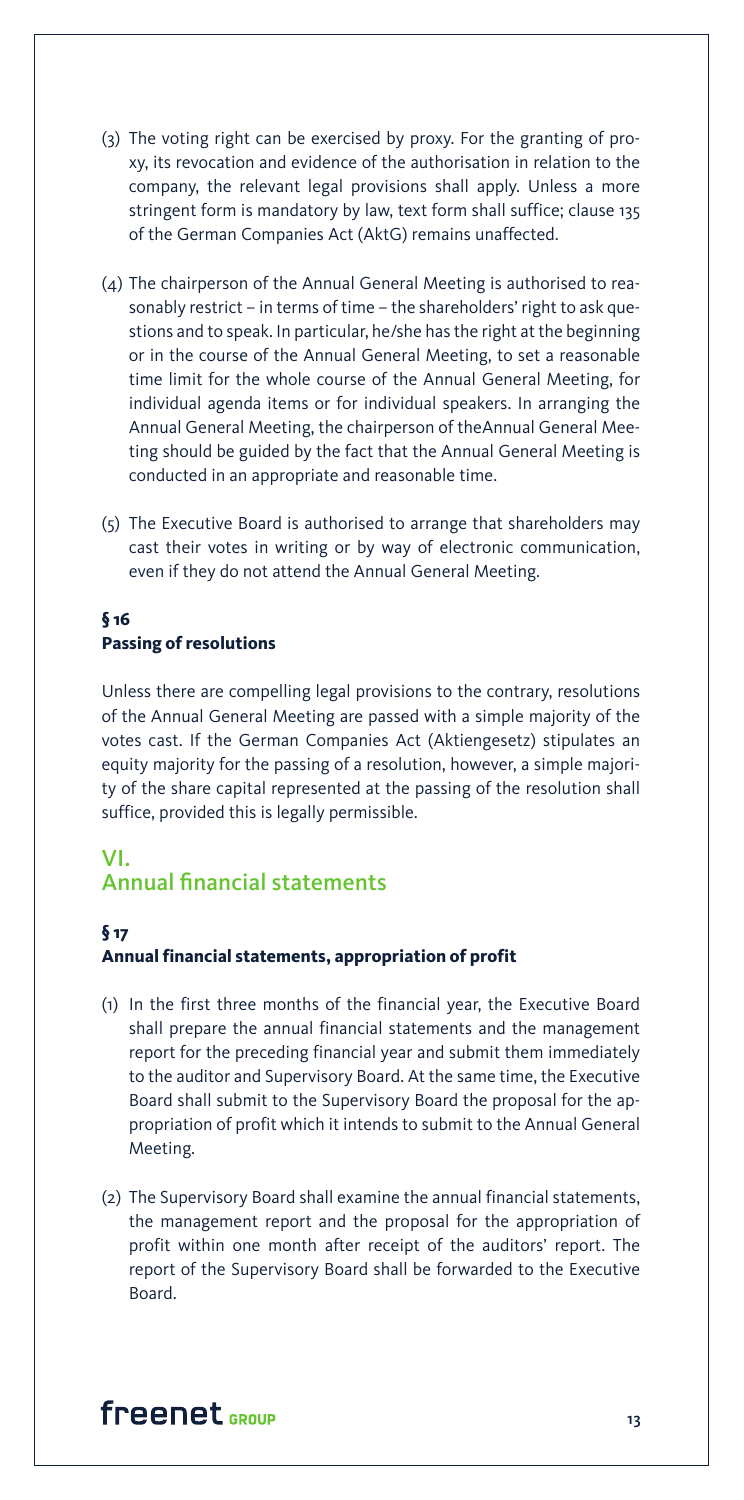- (3) The Executive Board and Supervisory Board are authorised when approving the annual financial statements to allocate to other revenue reserves partly or wholly the net income remaining after deduction of any amounts transferable to the legal reserve and of a tax loss carry forward. The allocation of a part exceeding one half of the net income is not permissible if the other revenue reserves after allocation would exceed half the share capital.
- (4) After receipt of the Supervisory Board report concerning the result of its examination, the Executive Board shall immediately convene the ordinary Annual General Meeting, which shall take place within the first eight months of each financial year.
- (5) The Annual General Meeting can resolve to distribute the retained earnings to the shareholders partly or wholly in the form of dividends in kind.
- (6) After the end of the financial year, the Executive Board is authorised, subject to Supervisory Board approval, to make an advance payment on account of the estimated retained earnings to the shareholders, provided the provisional financial statements for the preceding financial year show a net income. The advance payment on account may be a maximum of half the amount remaining from the net income after deduction of any amounts transferable to revenue reserves in accordance with the law or articles of association. Furthermore, the advance payment on account may not exceed half of the previous year's retained earnings.

### VII. Final provisions

### **§ 18 Set-up costs**

 Costs arising from the establishment of the company (notary, court, consultancy) shall be borne by the company up to  $\epsilon$  5,000.00.